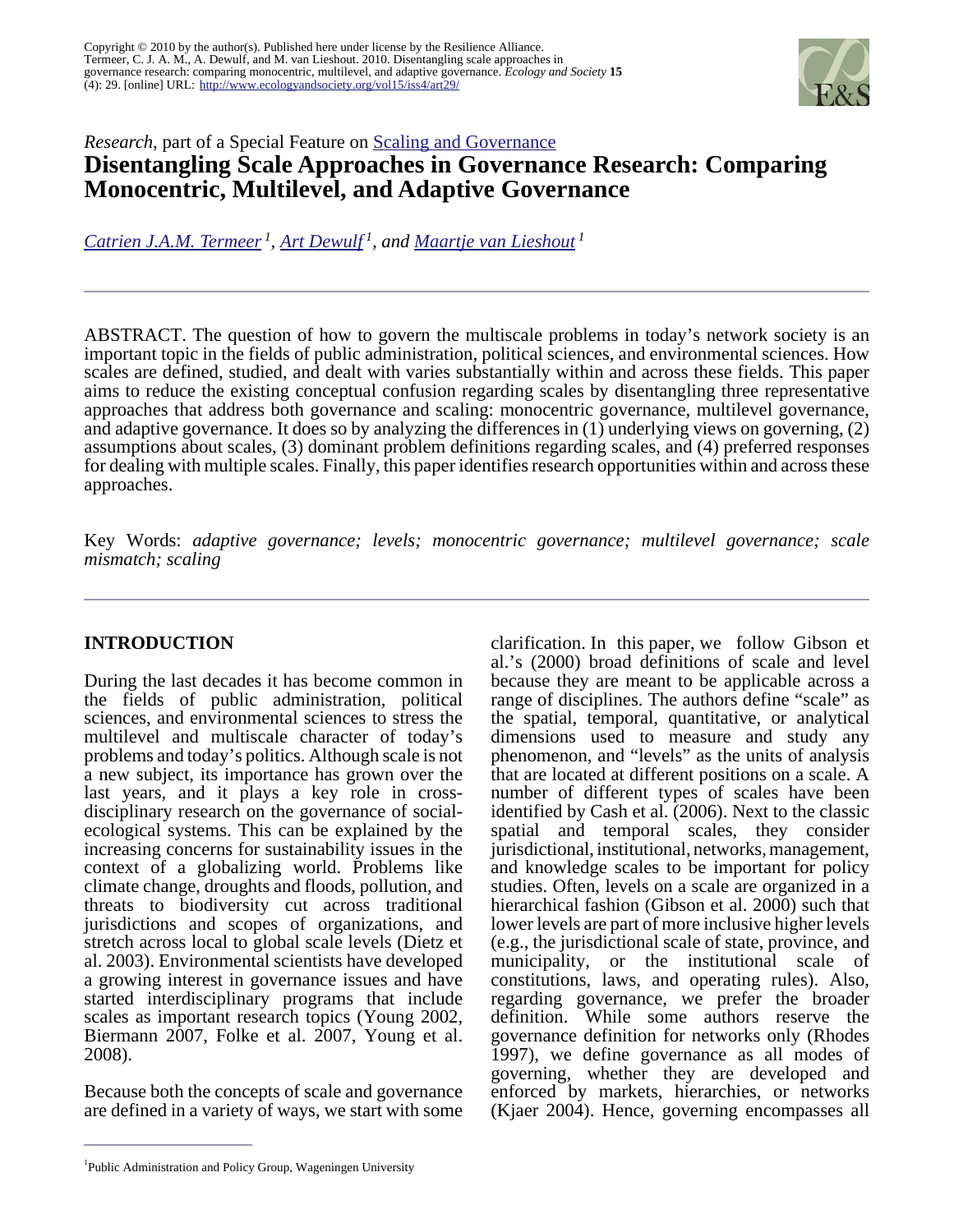those activities of social, political, and administrative actors that can be seen as purposeful efforts to guide, steer, control, or manage the pursuance of public goods (Kooiman 1993, Kjaer 2004).

Scale issues have a long history in ecology. In 1961, the political scientist Vincent Ostrom addressed the question of (jurisdictional) scales in his analysis of the polycentric political system of large metropolitan areas governed by a multiplicity of federal, state, city, and district level authorities. The starting point of his analysis is that public goods are not all of the same scale, and that scale not only implies the geographic domain but also the intensity or weight of the externalities (Ostrom et al. 1961: 833). For example, a dike to reduce the probability of flooding in a specific polder might benefit a larger area, but there are also opposite examples of shifting costs on to neighboring authorities. Governing problems arise when the scales of public goods do not correspond with the territorial boundaries of governmental authorities. This situation is complicated because at the same time there are "too many governments and not enough government" (Ostrom et al. 1961: 831). In the global environmental change literature, these issues have been studied using the concepts of fit, interplay, and scale. While horizontal interplay involves interactions occurring at the same level of social organization, vertical interplay is the result of interactions between different levels of social organization (Young 2002). In general, the lack of fit between the scale of resource governance systems and the scale of the resource systems that they are supposed to govern is the archetypical scale problem for environmental issues (Young 2002, Cash et al. 2006).

Traditionally, the spatial scale is the best studied scale (Cash et al. 2006) and provides the fundament for a discipline like geography. Closely related to the spatial scales are the jurisdictional scales, which are central in many governance studies. Due to longterm challenges in fields like climate change or food security, the temporal scale has been growing in importance too (Gibson et al. 2000). Externalities on temporal scales bring with them some specific governing problems because the future is surrounded by uncertainties and most politicians focus on showing results within their terms of office. This situation is, moreover, complicated by the rise of a network society and the assumed shift from monocentric, hierarchical, and well-institutionalized

forms of government towards less formalized forms of governance in which state authority makes way for an appreciation of mutual interdependent stakeholders (Rhodes 1997, Pierre 2000, Blatter 2003, Kooiman 2003, Edelenbos 2005). To deal with these complexities, new approaches have arisen, such as polycentric governance, network governance, multilevel governance, earth system governance, and adaptive governance (Ostrom 1990, Kickert et al. 1997, Hooghe and Marks 2003, Folke et al. 2005, Biermann 2007).

Conceptual confusion arises because these approaches draw upon different definitions of, assumptions about, and preferred responses to, scale issues. Clarifying conceptual differences between approaches can facilitate clearer communication between different social and natural scientists who are engaged in researching governance of sustainability. This paper aims to reduce the existing conceptual confusion regarding scales by disentangling three representative approaches that address both governance and scaling: monocentric governance, multilevel governance, and adaptive governance. It does so by analyzing the differences in (1) underlying views on governing, (2) assumptions about scales, (3) dominant problem definitions regarding scales, and (4) preferred responses for dealing with multiple scales. Conceptual clarity could also provide insights into research opportunities within and across these approaches on dealing with scales in governing complex problems. Revealing some boundary research themes is the second aim of this paper.

In the next three sections, we present the results of our disentangling endeavor. We respectively discuss how the approaches of monocentric governance, multilevel governance, and adaptive governance deal with scale issues. In this overview, we are necessarily selective. Hence, the choice of literature reflects our interpretation. Then we compare the approaches and delineate key research themes. Finally, we formulate our conclusions regarding scale-sensitive governance to cope with complex sustainability issues.

#### **MONOCENTRIC GOVERNANCE: IN SEARCH OF THE IDEAL SCALE**

Monocentric governance refers to an approach in which the state is the center of political power and authority (Rhodes 1997, Pierre 2000, Kooiman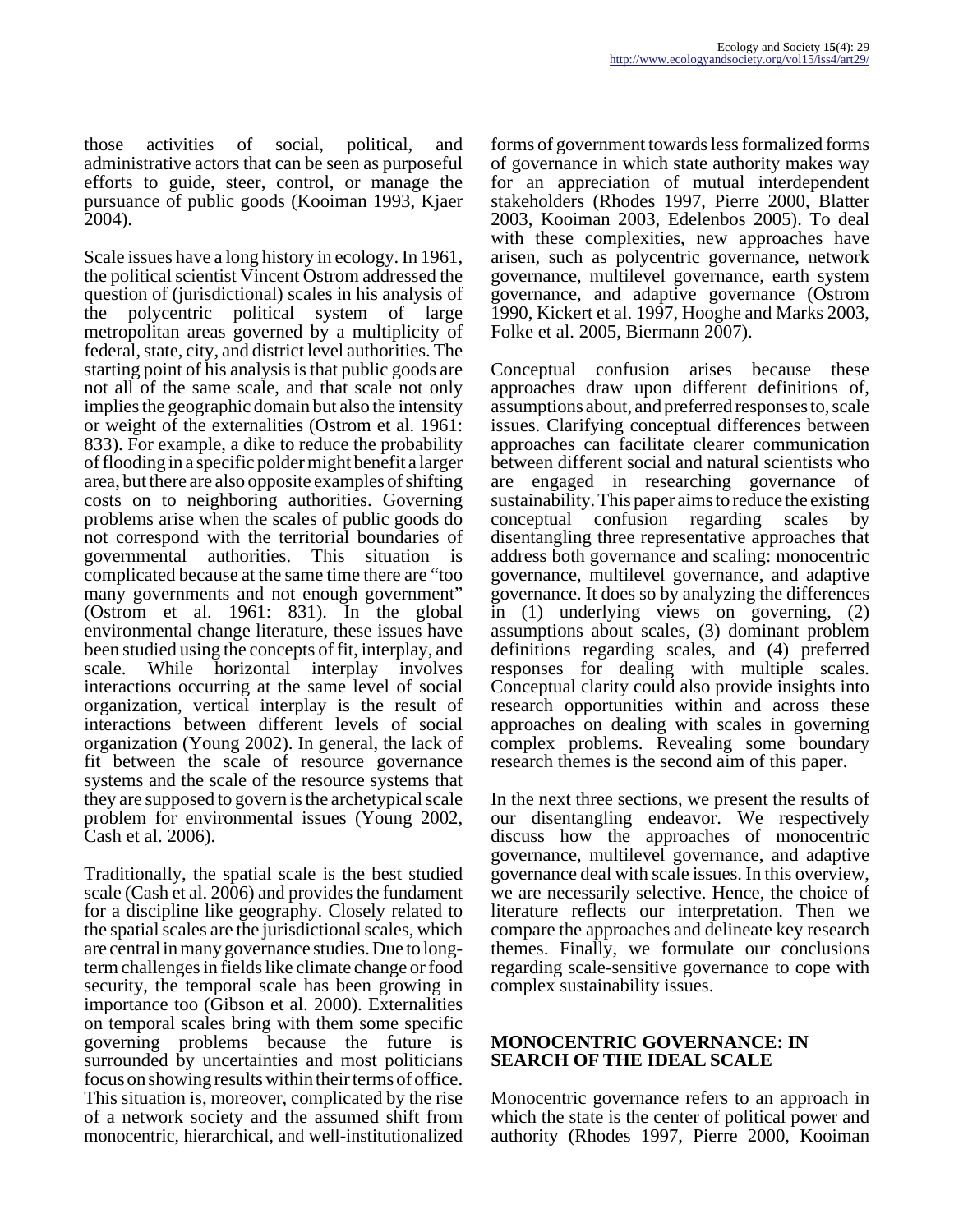2003). This center exerts control over society, economy, and resources. It does so by setting the agenda of societal problems and deciding upon policy goals and means, and by top-down implementation of its policies. Most new governance perspectives have been developed largely as a critique of this monocentric governance, also referred to as the government perspective (Rhodes 1997), hierarchical governance (Hill and Lynn 2004), command and control systems of governance (Kooiman 1993), or the classical modernist approach of governance (Hajer and Wagenaar 2003). In spite of these critiques, the monocentric approach still dominates many governance practices.

## **Basic assumptions about scales**

The monocentric governance literature focuses mainly on the jurisdictional scales, "defined as clearly bounded and organized political units, e.g., towns, counties, states or provinces, and nations, with linkages between them created by constitutional and statutory means" (Cash et al. 2006). Ideally, a monocentric governance system consists of jurisdictions at a limited number of hierarchical government levels without overlaps in tasks (Huitema et al. 2009). According to this principle, most states have a three-level system, e.g., national government, provinces, and municipalities. Through hierarchical mechanisms, the power of the lower level governments is restricted by the higher level governments.

This body of literature makes extensive use of the scale concept. Here, the term "scale" refers mainly to the size of a jurisdiction and to the scope of its territory (Schaap 2005). Municipalities, for example, can differ in size from a few dozen to millions of inhabitants, and in scope from one to thousands of square kilometers. Generally, the number of citizens and square kilometers determine the incomes municipalities receive from national funds and local taxes. Consequently, they also determine the size of the governmental unit, including the number of employees. Large municipalities are those with a lot of inhabitants, a large geographical scope, and many civil servants. Monocentric governance literature pays much attention to the capacity of the government to steer and control society (Pierre 2000), and to its democratic legitimacy. A general assumption is that scale (meaning size) matters to guarantee a good

governance capacity and citizens' representation (Dahl and Tufte 1973). There is a trade-off involved here: while a small municipality will not have the capacity to deal with complex environmental permits, a big municipality could run the risk of losing political trust among its citizens.

#### **Problem definitions in the monocentric governance approach**

According to the monocentric governance approach, problems will occur (1) when the scale of government bodies is either too big or too small, (2) when gaps exist in the layered government system, or (3) when responsibilities of government bodies conflict due to overlapping jurisdictions.

The first problem can be characterized as the search for the appropriate scale (meaning size) of government (Boyne 1995, Loughlin and Peters 1997). Many governmental units, especially municipalities, are considered to be too small to develop governance capacity to address current societal problems and deliver modern services. Arguments of economies of scale dominate this problem frame. "Bigger is cheaper", and larger units might provide more capacity and more room for employing specialized civil servants to cope with the growing complexity of societal problems (McKay 2004, Dollery et al. 2007). However, governmental units can also be qualified as too large. Organization size has an optimum (Staley 1992, Dollery et al. 2007). Above all, smaller units might increase the frequency of face-to-face contacts between politicians and citizens, and in that way enhance political trust (Kraaykamp et al. 2001, Denters 2002, Goldsmith and Rose 2002).

A second issue relates to tensions between the dynamics of social problems and the rigidity of the constitutionally rooted layered governmental systems. For example, the current governance systems are the product of times in which the climate issue was hardly of any importance. The Dutch Randstad region, with most of its gross added value below sea level, is very vulnerable to the impacts of climate change. This region consists of four provinces, four big municipalities (including Amsterdam and Rotterdam), and many smaller villages. Accordingly, the people in this metropolitan region have no common government to deal with the climate adaptation problems they share. Also, centralization or decentralization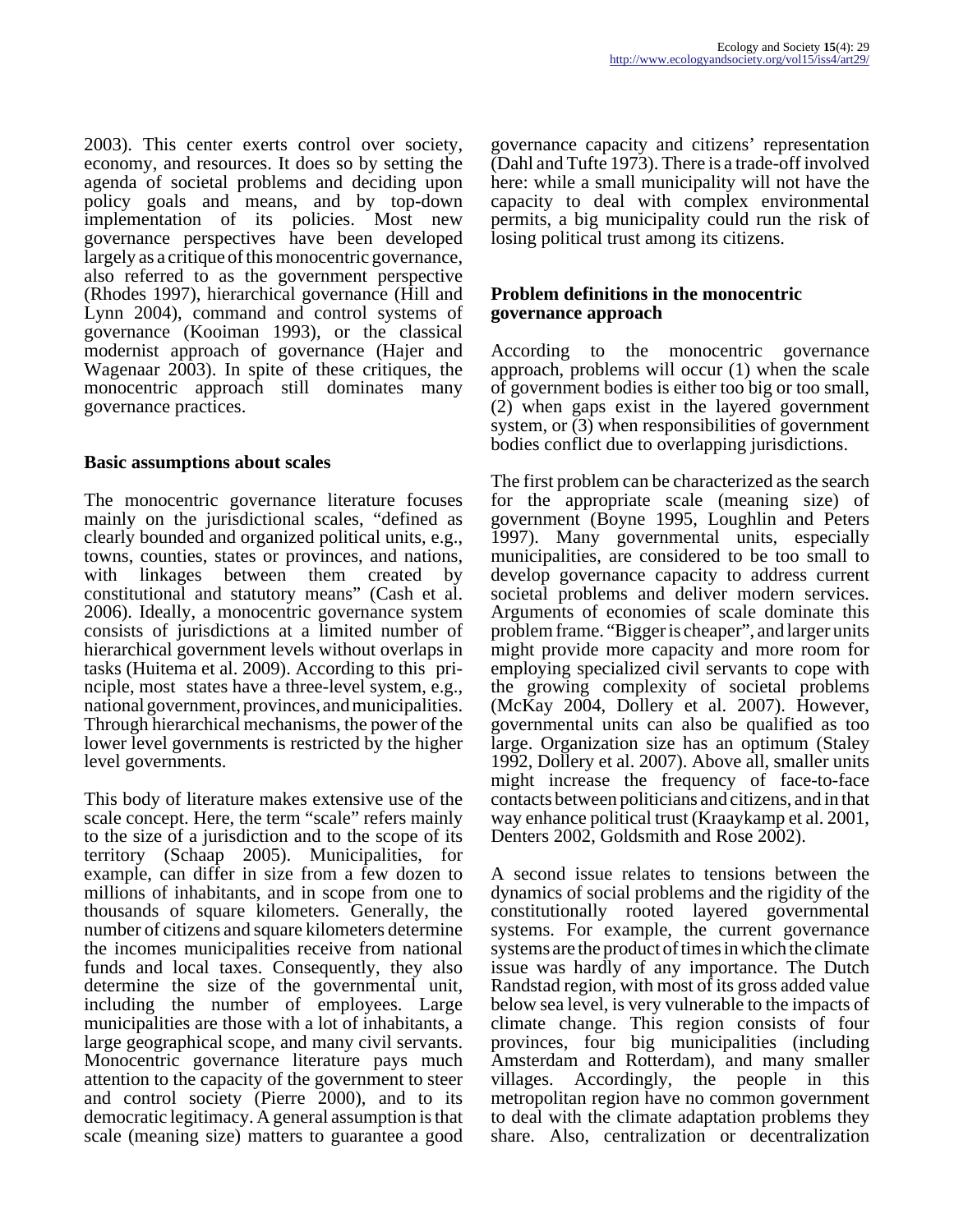processes can cause tensions between the dynamics of social problems and the rigidity of the constitutionally rooted layered governmental systems. For example, the European Union increasingly views the region as the appropriate level at which to implement parts of the common agricultural and rural policy. However, most regions do not fit within geographical boundaries of municipalities, provinces, or states. These issues have also been termed the regional gap or the institutional void (Hajer and Wagenaar 2003).

Finally, we address the problems of overlapping jurisdictions. In the monocentric governance approach, much emphasis is given to the necessity of having clear distinctions between the levels of government and to a clear division of tasks and responsibilities. These distinctions are preferably constitutional or at least legally based, and authorities should be as exclusive as possible (Schaap 2005). Problems arise when these conditions are not met. The Dutch Randstad region, for example, is a legal non-entity (Ostrom et al. 1961). To cope with shared problems like climate change, many initiatives for better integration and cooperation between units are being developed. However, according the monocentric perspective, these initiatives are deemed problematic due to blurring boundaries between jurisdictions, overlapping authorities, duplicating functions, and conflicting responsibilities.

## **Dominant responses**

Proponents of the monocentric governance perspective prefer to find responses to the above mentioned problems in a further clarification of responsibilities or in a structural change of the layered system. Informal arrangements of regional cooperation are rejected because they would obscure the separate responsibilities of each autonomous municipality or province (Loughlin and Peters 1997, Schaap 2005). Consequently, they do not consider cross-level interactions or integrations. If the geographical scope of a governmental unit is too small compared to the scale of the societal problems at stake, or if the size of the unit does not meet an economic/democratic optimum, amalgamation or even the creation of a new level of government is preferred (Schaap 2005).

Amalgamation, or merging authorities into larger units, is a gradually ongoing process in most

countries. In the Netherlands, almost every year the number of municipalities has decreased, from 1016 in 1945 to 430 in 2010. In spite of high expectations, amalgamations, as many evaluation studies show, do not deliver what they are supposed to (Bish 2001). Besides some improvements in capacity, e.g., more specialized employees and advanced Information and Communication Technology systems, the efficiency in terms of cost reduction does not increase, while the possibilities for citizen involvement and democratic legitimacy seem to decrease (Denters 2002, Larsen 2002, McKay 2004, Schaap 2005).

Structural reforms can also consist of abolishing existing governmental layers or developing new ones (Loughlin and Peters 1997). A remarkable number of such governmental reforms have been proposed and rejected over the last decade in Western Europe (Schaap 2005). In the Netherlands, for example, several attempts to set up a regional Randstad authority failed due to its threat to existing power relations, perceived lack of democratic legitimacy, and never-ending discussions about the preferred territorial scope. The structural reforms in Denmark can be considered as an exception. This reform, in operation since January 2007, reduced 275 municipalities to 98 and abolished 14 counties as the functions of the counties were transferred to the enlarged municipalities (Andersen 2008). Although this reform was aimed at strengthening local authorities in regional politics, results until now have shown that the central government is gaining a more influential position (Andersen 2008).

The monocentric governance approach is dominated by a search for the ideal scale and a belief that structural change can improve governmental capacity. However, the effects in practice prove to be disappointing. Next to this, changing governmental structures might be fruitful for some problems but will always lead to new boundary problems and new institutional mismatches. After all, public goods have different and changing scales.

## **MULTILEVEL GOVERNANCE: DEALING WITH SCALE INTERDEPENDENCIES**

While the monocentric governance literature focuses mainly on the national domain, multilevel governance begins from the premise that policy and administration increasingly occur in international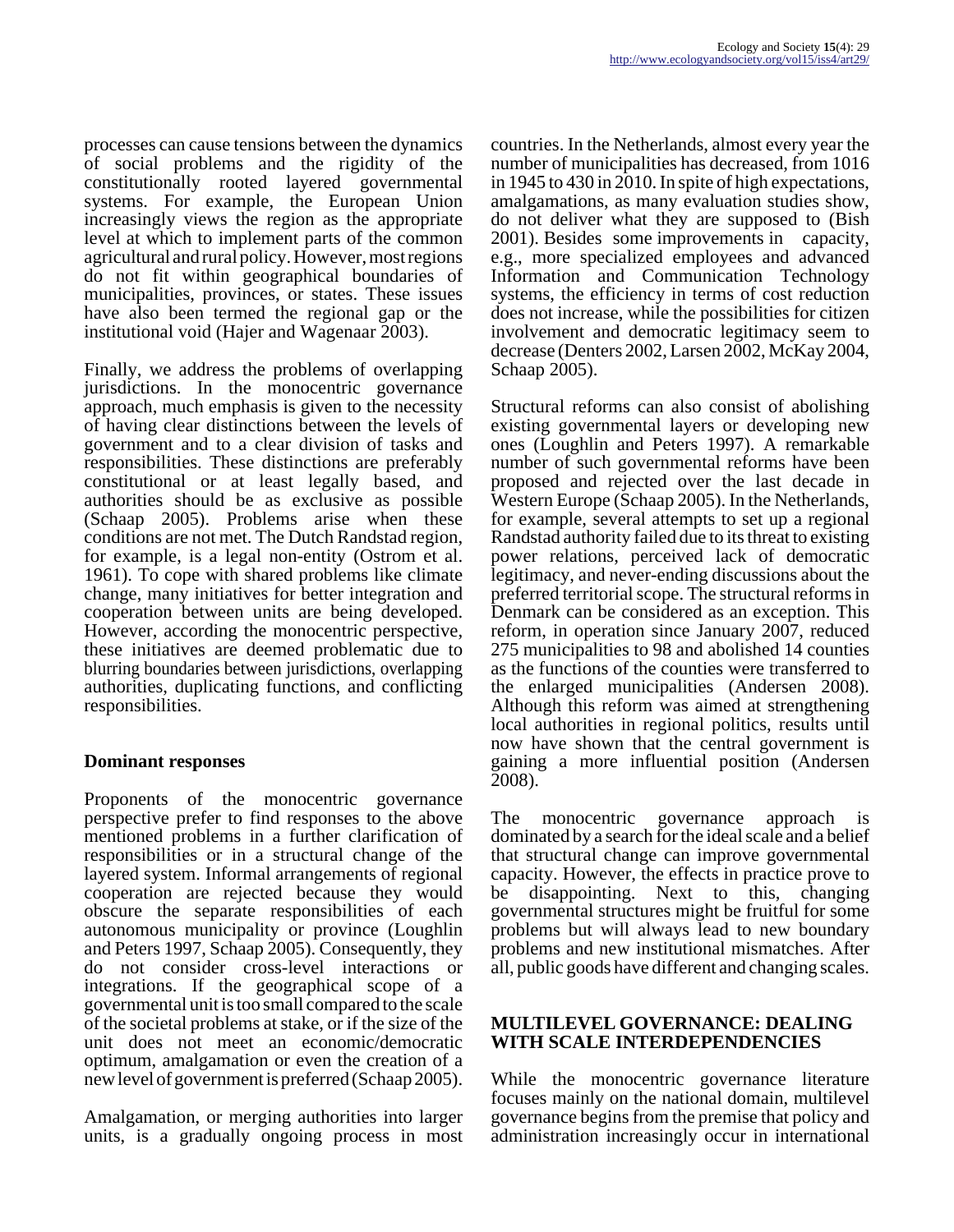contexts. On the one hand, international organizations, like the European Union and the World Trade Organization, influence national governments. On the other hand, "domestic" actors more often play an active role in international policy processes and organizations (Marks 1993, Pierre 2000, Hooghe and Marks 2003). In addition, the multilevel concept has been related to the more general governance literature (Kooiman 1993, Rhodes 1997). Accordingly, multilevel governance emphasizes the threefold displacement of state power and control: (1) upwards to international actors and organizations, (2) downwards to regions, cities, and communities, and (3) outwards to civil society and non-state actors (Pierre and Peters 2000). Governing is then interpreted as a process of continuous interactions among governments and private entities, operating at, and between, several administrative levels and ultimately aiming at the realization of collective goals.

## **Basic assumptions about scales**

As the term "multilevel governance" implies, the concept of levels is central. The term refers to different levels (supranational, national, regional, and local) on the jurisdictional and/or (corresponding) spatial scales (Van Kersbergen and Van Waarden 2004). The underlying normative assumption is that dispersion of governance across multiple jurisdictions is both more efficient and normatively superior to central state government: "governance *must* operate at multiple scales in order to capture variations in the territorial reach of policy externalities" (Marks and Hooghe 2004: 16). This assumption is based on the hypothesis that it is impossible to find fixed matches between levels on the administrative and ecological scales. Climate problems, for example, have both local and global causes and effects, and thus need to be addressed in interplay between local and global authorities. Multilevel governance, with its focus on activating relevant cross-level interactions, is considered to have more potential to deal with complex multiscale problems.

Because there is no convergence on how these multilevel governance should be organized, Marks and Hooghe (2004) have distinguished two types of multilevel governance. The first type conceives of a limited number of general purpose jurisdictions. They bundle together multiple functions, including a range of policy responsibilities, and there is only

one relevant jurisdiction at a particular spatial scale, such as a municipality or a European Union. This vision resembles aspects of monocentric governance but differs in its focus on cross-level interactions. Climate adaptation measures such as water storage capacity and flood resilient infrastructures have to be developed and implemented in a variety of policy sectors on different levels of government. This calls for coordination between these levels. The second type conceives of a great number of specialized jurisdictions that fulfill distinct functions, for example, solving a common pool resource problem or adjudicating international climate disputes. In this vision, there is a wide range of public and private actors who operate at diverse jurisdictional levels and collaborate in shifting arrangements: "they come and go as demands for governance change" (Hooghe and Marks 2003: 241). These jurisdictions are lean, flexible, and functional and will partly overlap. Examples vary from international round tables on sustainable palm oil to the Dutch water boards, whose main tasks are to construct and maintain dikes so as to reduce the probability of flooding in their polder.

# **Problem definitions**

The multilevel approach offers many insights on how to deal with complex multiscale and multisector issues, but it also identifies some key concerns and problems that arise in the multilevel governance world. The first concern refers to coordination dilemma and perceived ineffectiveness. While the chief benefit of multilevel governance lies in its scale flexibility, its chief cost lies in the transaction costs of coordinating multiple actors at multiple levels (Scharpf 1997, Hooghe and Marks 2003). The involvement of many government, business, and civil society actors is often referred to in a negative sense in terms of administrative fuss, fragmentation, or meaningless compromises. Especially regarding urgent matters such as food safety crises, some plead for a reduction of complexity to accelerate decision-making processes. Some scholars argue that large-scale changes, such as climate change, are difficult to govern via multilevel approaches and networks (Duit and Galaz 2008).

The second group of problems refers to concerns regarding the dispersion of central government authority. Rhodes (1997) argues that the shift in authority results in a "hollowed out" state, and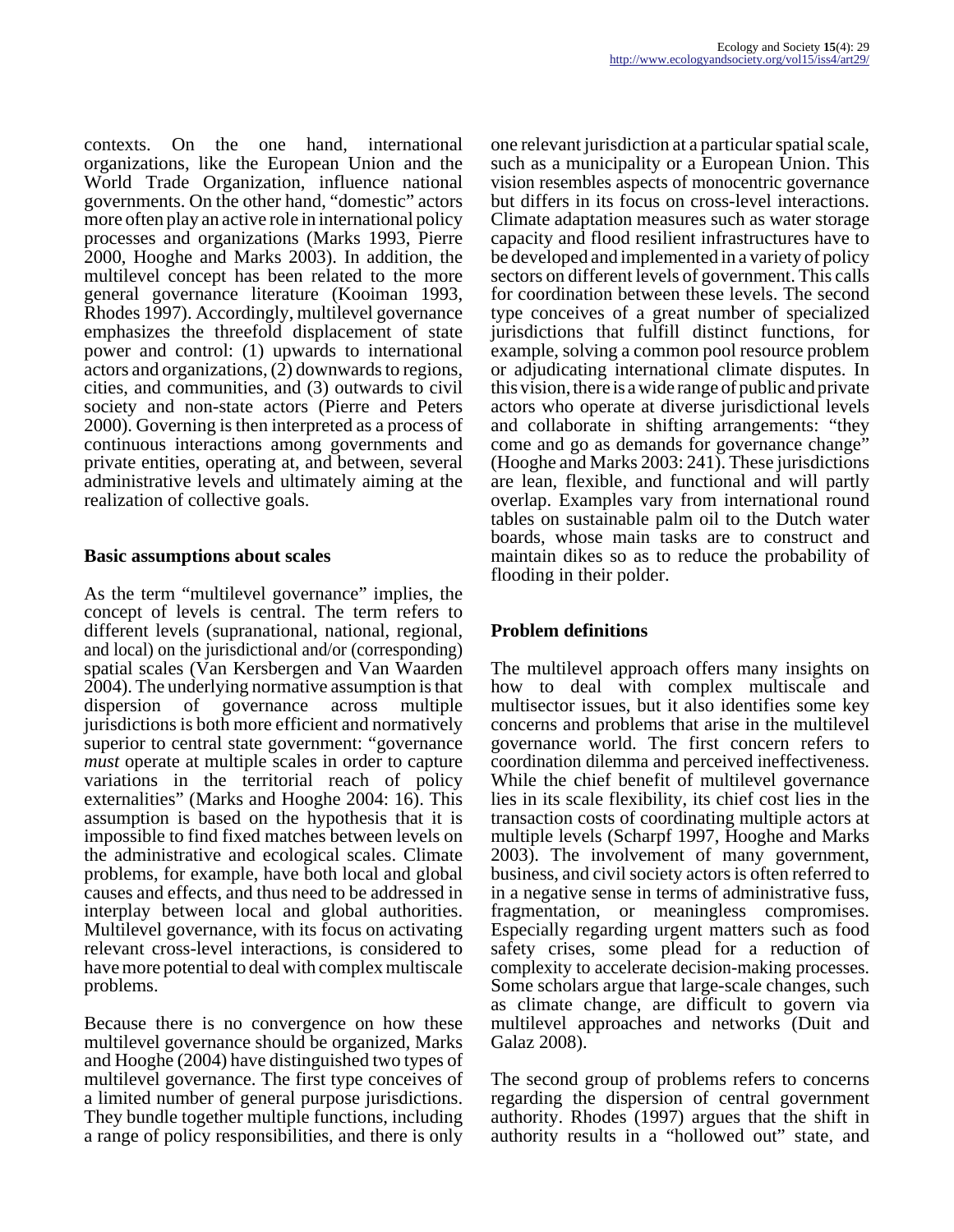Jordan (2001) stresses that policy bargaining encompasses multiple levels but lacks democratic control. Furthermore, multilevel governance can result in a lack of transparency and democratic legitimacy. Many of the emerging networks in the European arena are opened up to include different layers of government as well as actors from market and civil society, but they lie outside the control of traditional member state executives (Van Tatenhove 2003).

## **Dominant responses**

Following the multilevel governance approach, the solution for inefficiency is not sought in amalgamations or in creating new layers of government (Schaap 2005). Changing the multilevel structure itself can be seen as an example of what Ostrom refers to as a panacea approach to matching governance systems with problems in the social-ecological system (Ostrom et al. 2007). Responses reflect the two visions of multilevel governance mentioned above.

Type 1 multilevel governance limits coordination costs by constraining the number of jurisdictions involved, by designing coordination procedures, and by imposing a shadow of hierarchy across them (Hooghe and Marks 2003). An example is the Dutch program "Room for the River", which is aimed at developing river-widening measures to improve both the safety of the local inhabitants and the spatial quality of the river areas. The three ministries involved decided to actively involve regional and local government agencies, nongovernmental organizations, and inhabitants. Through the introduction of several interfaces between scales and levels they reduced the coordination costs and accelerated the decision-making process (Ten Heuvelhof et al. 2007). The ministries asked the Dutch provinces and municipalities to issue regional advice on a package of policy measures that met the objectives set by the national government and which could be combined with other (more local) policy objectives. If the regional actors did not arrive at a shared advice within a strict time schedule, the central government would take over the responsibilities. Through this deadline, they imposed "a shadow of hierarchy" (Scharpf 1997).

Type 2 multilevel governance offers an alternative solution. It sets no limits on the number of jurisdictions but aims at minimizing the negative

externalities and spillover between jurisdictions. Hypothetically, in the case of the Room for the River program, this could have led to an alternative solution, like developing a temporary riverine authority. Ostrom's work presents many devices and principles on how to design multilevel arrangements (Ostrom 1990, Dietz et al. 2003).

The nature of multilevel governance is that it will conflict with existing norms of democratic legitimacy because it will always go beyond the control of elected politicians or state executives. In spite of this, many solutions are found in attempts to regain a grip on these processes. Sørensen and Torfing (2005) revealed the emergence of new postliberal theories of democracy. These theories perceive the blurring of the borderlines between nation states and between the public and the private no longer as a threat to democracy but as a prerequisite for the democratic regulation of processes of policy making in complex multilayered societies (Sørensen and Torfing 2005).

## **ADAPTIVE GOVERNANCE: MATCHING SCALES AND LINKING LEVELS**

Adaptive management (Holling 1978, Berkes and Folke 1998, Gunderson 1999) has been put forward as an integrated, multidisciplinary approach for confronting complexity and uncertainty in natural resources issues. It acknowledges that managed resources will change as a result of human intervention, that surprises are inevitable, and that new uncertainties will emerge. Adaptive management can be defined as "a systematic process for improving management policies and practices by learning from the outcomes of management strategies that have already been implemented" (Pahl-Wostl et al. 2007: 4). Originally developed as a management approach for ecological systems, adaptive management has evolved into an interdisciplinary field of research and action, also known under the broader term of adaptive governance (Folke et al. 2005). This field has the ambitious goal of developing new governance concepts that can handle the inherent complexity and unpredictability of dynamic social-ecological systems. Adaptive governance assumes a world that is characterized by both continuous and abrupt changes, often with largely unpredictable consequences. Vulnerable ecosystems, for example, can rapidly shift into undesired states and stop providing ecosystem services (like food or scenery)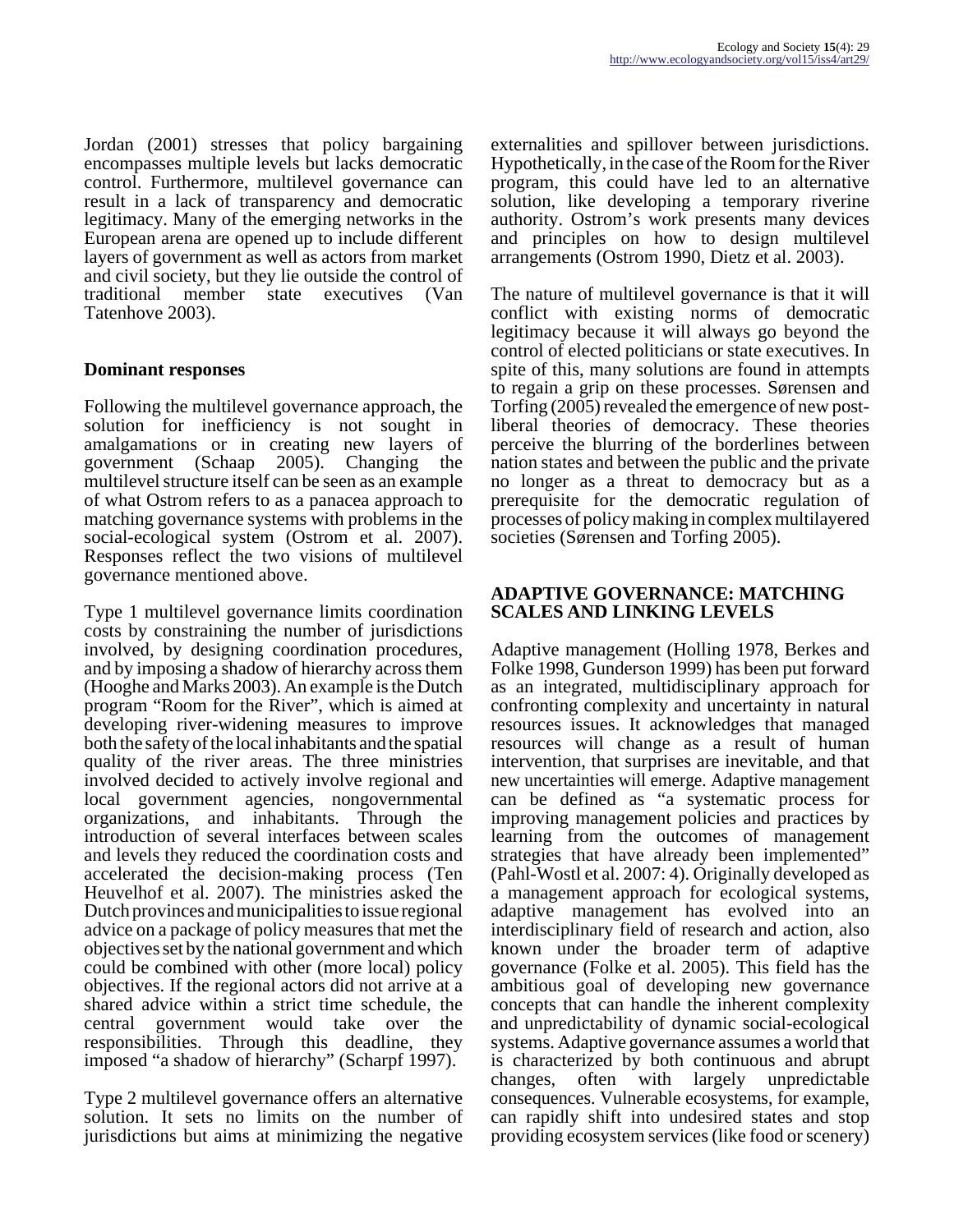to society. Systems show high adaptability when the actors have the capacity to reorganize the system within desired states in response to changing conditions and disturbance events (Folke et al. 2005: 444). Adaptive governance takes the challenge of really accepting uncertainty by being prepared for change and surprise and by enhancing the adaptive capacity to deal with disturbance (Folke et al. 2005: 464).

## **Basic assumptions about scales**

The linkages between social and ecological systems are of key importance in the adaptive governance approach. Multiple scales and levels are central to these linkages. In contrast to monocentric and multilevel governance approaches, the concept of scales is not limited to spatial and jurisdictional scales only. Temporal, institutional, management, network, and knowledge scales are also considered (Cash et al. 2006, Gupta 2008).

Multilevel refers to the presence of more than one level, and multiscale refers to the presence of more than one scale, but more significant from an adaptive governance perspective are the cross-level and cross-scale interactions. Cross-level interaction refers to the interactions among levels within a scale. Institutional cross-level interactions, for example, occur when there is vertical interplay between regimes located at higher and lower levels of social organization (Young 2006). Cross-scale refers to interactions across different scales, for example, between ecological and jurisdictional scales. Furthermore, these cross-level and cross-scale interactions can change in strength and direction over time, adding to the complexity of socialecological systems.

## **Problem definitions**

Accordingly, scale issues in the adaptive governance literature can be divided roughly into two categories: cross-scale issues and cross-level issues. Cross-scale issues are the result of the existence of multiple relevant scales and the crossscale interactions between them. The archetypical cross-scale issue is the mismatch between the scale of social organization and the biogeophysical scale of resources in time and/or space (Young 2002, Olsson et al. 2007). Typically, resources like water, biodiversity, or climate do not stop at the borders of communities, regions, or countries. But other types of mismatches between scales are identified as well, e.g., between the scale at which knowledge is produced (e.g., global climate models) and the scale at which decisions have to be made (e.g., local adaptation decisions). Scale mismatches have been defined as situations where the scale of environmental variation and the scale of the social organization responsible for management are aligned in such a way that one or more functions of the social-ecological system are disrupted (Cumming et al. 2006). This can take three different forms: (1) spatial mismatches will occur when the spatial scales of management and the spatial scales of ecosystem processes do not align appropriately, (2) temporal mismatches will occur when the temporal scales of management and the temporal scales of ecosystem processes do not align appropriately, e.g., when slow bureaucratic processes are unable to react to rapid ecological changes, and (3) functional mismatches will occur when the functional scales of management do not align appropriately with the functional scales of ecosystem processes, e.g., when a city grows beyond the ability of the ecosystem to provide it with fresh water.

Cross-level issues are the result of cross-level interactions between multiple levels on a scale. Depending on the scale at hand, cross-level issues can take different forms, but generally problems result from the interdependence between levels. Local actions or policies can be beneficial at the local level while leading to big problems on the aggregated level. Likewise, short-term solutions can aggregate into long-term problems. In the case of climate change, the interaction between ongoing  $local CO<sub>2</sub> emissions and long-term climate change$ was ignored for a long time. Cross-level interaction can also take the form of contagion (as with fire or disease outbreaks), where small-scale problems can turn into large-scale disasters. On the institutional scale, vertical interplay has been identified as leading to important cross-level issues, such as conflicts between global institutions pertaining to the harvesting of marine mammals or tropical timber and local institutions that govern these resources at the community level (Young 2002, 2006).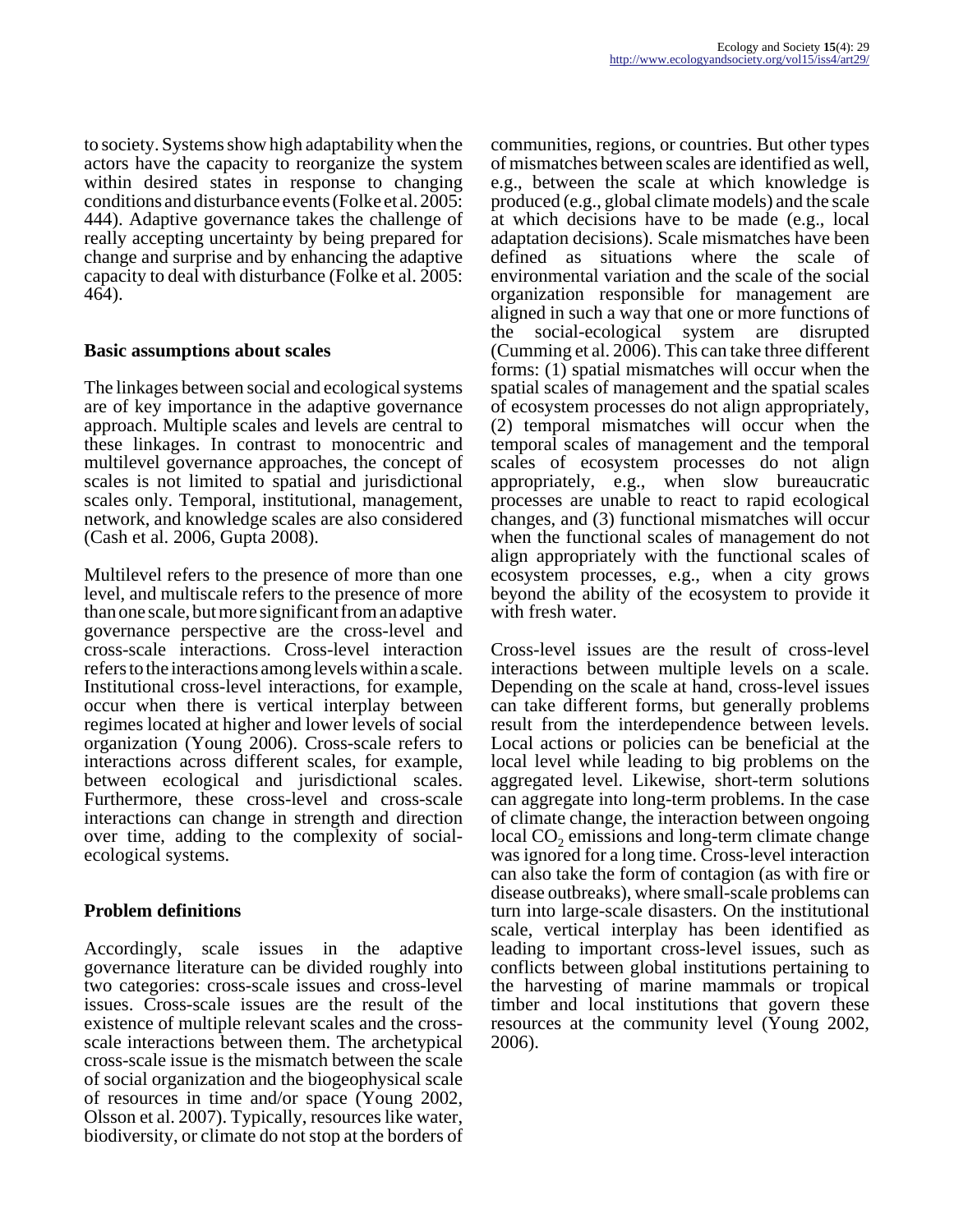#### **Dominant responses**

Proposed responses to cross-scale issues generally involve attempts at aligning the different scales: where there is a scale mismatch, ways are sought to enhance the fit between scales (Young 2002, Olsson et al. 2007). Where mismatches occur between social and ecological scales, adaptive governance generally favors remodeling the social scale, e.g., by changing existing institutions or creating new ones so that a better fit is obtained. However, remodeling the biogeophysical scale to better fit the social scale is also an option, as when large infrastructural works such as dikes, dams, or water transfers remodel the water system to better fit societal needs at different levels of social organization. In the case of mismatch between the knowledge and decision-making scale, the levels of analysis of the generated knowledge may be scrutinized and rearranged to better fit decisionmaking needs at the different levels. Because an important challenge lies in matching a multilevel governance system with ecosystems characterized by complex interactions in time and space, the solution is seldom found at one particular scale level but requires matching multiple levels of one scale with multiple levels of another.

Responses to cross-level issues generally involve attempts at creating better links between levels (Brondizio et al. 2009). On the knowledge scale, for example, different levels of analysis can be combined into multilevel analyses in order to prevent surprises resulting from the aggregation of lower level phenomena. On the institutional scale, a key concern is linking different institutional levels such that vertical interplay is enhanced. Berkes (2006) mentions a diversity of institutional forms for dealing with cross-level issues: co-management, epistemic communities, policy networks, boundary organizations, polycentric systems, and institutional interplay. He calls these institutional forms crosslevel institutions. In any case, it appears that the opposite poles of top-down approaches (which are too blunt and insensitive to local constraints and opportunities) and bottom-up approaches (which are too insensitive to the contribution of local actions to larger problems) are inadequate for dealing with complex cross-level issues.

Because adaptive governance revolves around adapting to changing circumstances, the ability to create the right links, at the right time, around the right issues becomes crucial (Olsson et al. 2007).

To be able to mobilize and link the necessary actors and knowledge quickly and effectively across different levels, the use of bridging organizations is suggested, as well as network leadership (Olsson et al. 2006), and the creation of conditions for selforganization through enabling legislation and policies. Self-organized local responses can foster active adaptation, especially in crisis situations. These responses will often require some redundancy in the system, e.g., in the form of polycentric institutional arrangements, with nested quasiautonomous decision-making units operating at multiple levels (Folke et al. 2005, Hahn et al. 2006).

#### **COMPARISON AND OPPORTUNITIES FOR RESEARCH THEMES**

Table 1 compares the three modes of governing on a number of aspects. Although at first sight the approaches share many insights and concerns, they differ in underlying scale assumptions, and even conflict in problem definitions. Monocentric governance focuses on scales in the sense of size and scope. Levels on the jurisdictional and spatial scale are central in multilevel governance, and adaptive governance deals with spatial, temporal, institutional, and other scales, each of which includes different levels. The three different governing approaches also present a lot of starting points to improve governing strategies and governance systems. Where the monocentric governance approach opts for an ideal scale and rejects "obscure" forms of (regional) cooperation, multilevel governance does not put faith in structural changes. It takes the complicated multilevel structure as given and looks for formal and informal arrangements to handle scale interdependencies effectively. Adaptive governance uses the most differentiated scale concepts. It takes the challenge of enhancing the capacity to create the right cross-scale and cross-level links at the right time, around the right issues.

Of course all three approaches are faced with pitfalls and dilemmas, resulting in emerging research themes. Some of these themes and related dilemmas cross the different approaches. A comparison could sharpen the underlying dilemmas and research challenges. We reveal four boundary themes, in which the different approaches can complement each other.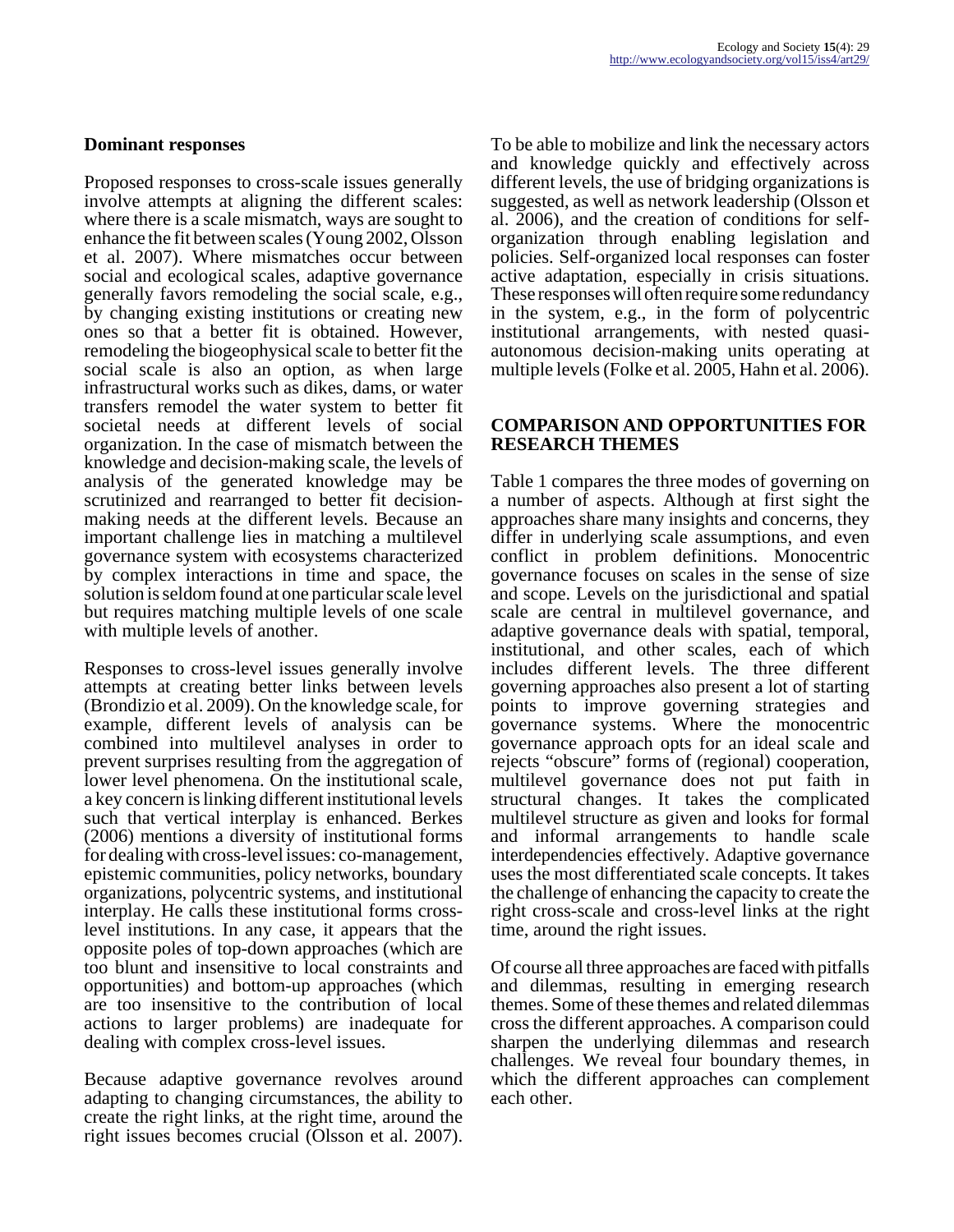|                               | Monocentric governance                                                                                                                     | Multilevel governance                                                                                                                  | Adaptive governance                                                                                              |
|-------------------------------|--------------------------------------------------------------------------------------------------------------------------------------------|----------------------------------------------------------------------------------------------------------------------------------------|------------------------------------------------------------------------------------------------------------------|
| Governing<br>paradigm         | Central authority steering<br>society                                                                                                      | Interactions between public and<br>private actors, from local to<br>global level                                                       | Complex interplay of social and<br>ecological systems                                                            |
| <b>Scale definitions</b>      | Focus on levels at the<br>jurisdictional scale, especially<br>size (number of inhabitants) and<br>territorial scope of government<br>units | Focus on multiple levels at the<br>jurisdictional and spatial scale                                                                    | Focus on spatial, temporal,<br>institutional, knowledge, and other<br>scales, each including different<br>levels |
| Why do scales<br>matter?      | The ideal scale can provide both<br>governance capacity and<br>citizens' trust                                                             | Governance must operate at<br>multiple levels in order to<br>capture variations in the<br>territorial reach of policy<br>externalities | Complex interactions across scales<br>and levels are important drivers in<br>social-ecological systems           |
| <b>Problem</b><br>definitions | Inappropriate size of<br>governments, regional gap,<br>overlapping jurisdictions                                                           | Inefficiency, coordination costs,<br>and lack of democratic<br>legitimacy                                                              | Scale mismatches and unaddressed<br>interdependencies between levels                                             |
| <b>Dominant</b><br>responses  | Structural reforms<br>(amalgamation, new authorities)<br>and clarification of<br>responsibilities                                          | Designing and implementing<br>coordination procedures and<br>multilevel policy arrangements                                            | Enhancing the fit between relevant<br>scales and creating better linkages<br>between levels                      |

#### **Table 1**. Comparing scale approaches in governance theories.

#### **In-depth understanding of complex processes**

An important challenge arises when actors try to put into practice the devices mentioned in the different governance approaches to horizontal modes of governance. We cannot expect that the proposed change of the governance system, like structural reforms, clarification of responsibilities, new coordination procedures, or better linkages between levels among others, occur overnight. They all involve complex processes of change that are often strongly linked with political issues (e.g., Lebel et al. 2005). All three approaches stress the need for more in-depth understanding of complex processes in relation to the preferred responses to scale-related problems. This fits into change management theory, which reveals the process of change as the most significant factor explaining the success or failure of reforms (Boonstra 2004). Because the emphasis differs, the approaches can complement each other. Monocentric governance research moves away from a focus on structures only. Researchers try to better understand the process of structural reforms, and especially dealing with differences within the

newly merged organizations or formal arrangements (McKay 2004).

In the context of multilevel governance, one tries to better analyze the process of connecting betweenlevel interdependencies apart from the within-level interdependencies. Even in the case of successful collaborative governance at each of two different levels, the relation between both scale levels can still be problematic, e.g., conflicts between useful collaborative initiatives at the local level, and European Union regulation as a useful inter-state agreement.

Uncertainties due to complex nonlinear behavior of social-ecological systems have received considerable research attention in adaptive governance, but a challenge lies in addressing other kinds of uncertainties that are relevant to implementation processes of adaptive management, including scalerelated uncertainties that originate in the behavior of individuals, organizations, and societies, and uncertainties that result from the strategic behavior of actors in policy games at different levels (e.g.,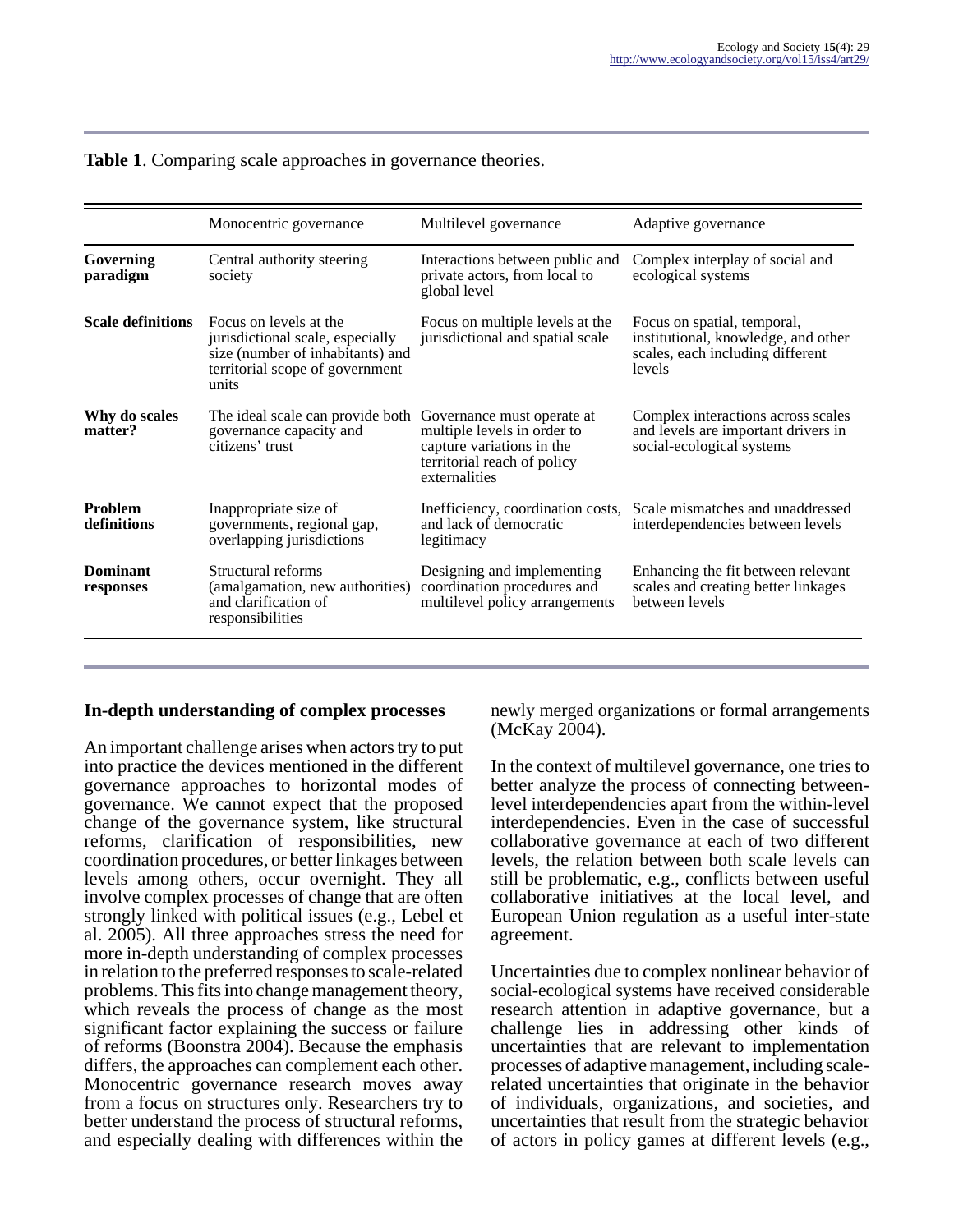Koppenjan and Klijn 2004). Studying complex process can profit from deliberately taking into account management and network scales (Cash et al. 2006).

#### **Normative framework to deal with scales**

Amidst this complexity, normative principles that allow for evaluating and judging the governance of multiscale problems need to be developed. When monocentric governance emphasizes effectiveness, the norm of resilience dominates adaptive governance. Legitimacy is important in all three. When we integrate these principles, the governance of complex sustainability issues should be legitimate, effective, and resilient. Operationalizing these norms is far from easy. Andersson and Ostrom (2008: 74) argue that "systems that generate adequate information at multiple scales and provide legitimate decision-making procedures without being too complicated for the different actors involved have a better chance of succeeding in the challenges to govern common-pool resources than simple, streamlined systems at any one scale". It is also for this purpose that the development of a variety of overlapping jurisdictions is being encouraged as a means of generating redundancy. The question however is when do fragmented systems and overlapping jurisdictions become so complicated that they threaten legitimacy or effectiveness? This thinking in terms of variety challenges monocentric governance approaches that focus on clarity and efficiency. It also goes against the currently dominant performance oriented "new public management" (Pollitt and Bouckaert 2004). Possibly, the level of variety across scales has an optimum. The norm of adaptivity and maintaining resilience raises fundamental questions about change and continuity, especially in the face of panarchy (Gunderson and Holling 2002). Can a system be so resilient as to transform into a new system, and how can the collapse of a governance system that has just been replaced by another one be evaluated? The normative assessment of the desirability of change in one direction or another will probably have to be part of the answers to these questions.

#### **Designing policy arrangements**

All approaches require knowledge to improve governance systems by designing innovative policy arrangements. In this respect, multilevel and adaptive governance have many similarities. To develop arrangements that can accelerate multilevel processes and/or improve adaptive capacity, lessons can be learned from network management, multiparty collaboration, meta-governance, or partnerships research (Gray 1989, Kickert et al. 1997, Huxham and Vangen 2000, Fischer 2003, Hajer and Wagenaar 2003, van Bueren et al. 2003, Diamond and Liddle 2005, Feldman and Khademian 2007). These concepts share the ability to deal with changes in social, political, and ecological contexts by making flexible multiactor, multilevel, and multisectoral coordination possible, as well as by combining diverse sources of knowledge to cope with uncertainty and change. As Cash et al. (2006) put forwards, these new arrangements not only have specific jurisdictional characteristics but they also have to deal with the hierarchies of constitutions and laws (institutional scale), the levels of engagement (network scale), and the linkages between general and specific knowledge (knowledge scale).

## **Framing of scales**

In spite of all this, little attention is paid to the way actors define scales or to the kind of "scale frames" they use to make sense of multiscale issues. It makes a difference whether, for example, climate adaptation gets framed as a local issue (and thus a local responsibility) or as a global issue (and thus a global responsibility). In human and political geography, scales are defined as social constructs, suggesting that "scale is not pre-given but a way of framing conceptions of political-spatiality" (Delaney and Leitner 1997, Marston 2000, Brenner 2001, Kurtz 2003: 894). A variety of authors have paid attention to the "politics of scale" as well (Lebel et al. 2005, Gupta 2008). This metaphor emphasizes that framing policy problems as local, regional, national, international, or transboundary, or as a short-term or long-term problem, involves strategic upscaling and downscaling and can be considered a political act. Hence, this framing is not without consequences, and it influences the interdependencies between actors, including the distribution of resources and power relations (Dewulf et al. 2006). Actors can behave strategically by scaling the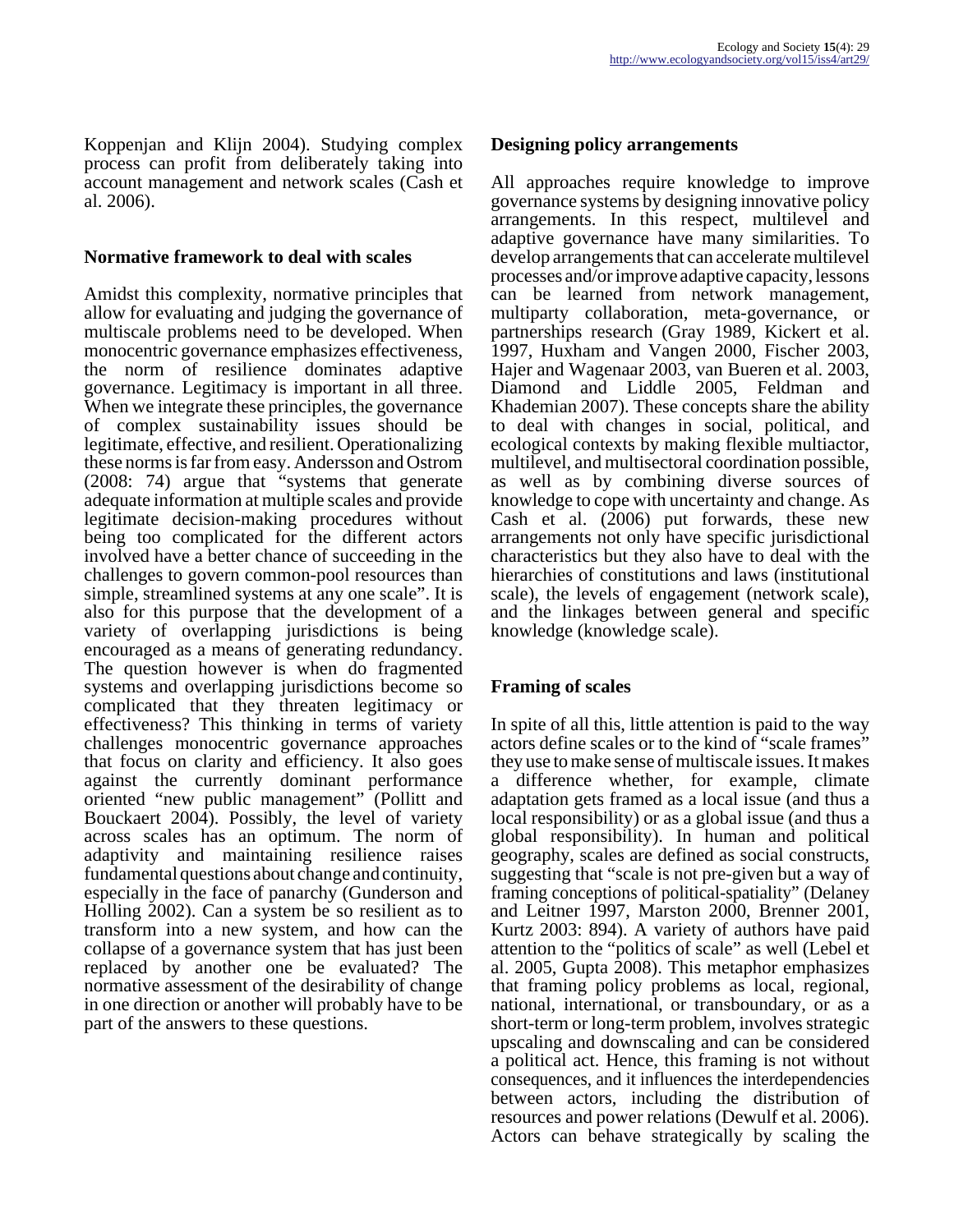problem such that they can either claim or reject responsibility in a situation, can get access to decision-making processes, or can obtain resources (Lebel et al. 2005). Therefore, the framing perspective can provide interesting additions to the different governing perspectives discussed above. Additionally, we presume that actors not only frame problems at a level they can control but that they also lean towards a preferred type of scale. For instance, the new generation of boundary workers might focus primarily on knowledge scales and meanwhile risk ignoring jurisdictional or constitutional scales.

# **DISCUSSION AND CONCLUSION**

Although scale is not a new subject for governance theorists, its importance has grown over the last years. Advanced knowledge of the governance of cross-scale and cross-level dynamics is considered to be essential for coping with sustainability issues in the context of a globalizing world. However, the different ways the concept of scale is used in the social sciences is a source of confusion in collaboration with the natural sciences.

In this paper, we tried to reduce the existing conceptual confusion regarding scales by disentangling three representative approaches that address both governance and scaling. Next to adaptive governance, whose definitions and concepts seem to be more familiar for natural scientists, we analyzed monocentric governance and multilevel governance. By systematically analyzing the differences in (1) underlying views on governing, (2) assumptions about scales, (3) dominant problem definitions regarding scales, and (4) preferred responses for dealing with multiple scales, we provided conceptual clarification.

The overview presented above confirms that the way scales are defined, studied, and dealt with varies substantially across these different governance approaches. This overview allows researchers to locate their work vis-à-vis others and explore the distinctions and connections among the different approaches. With these attempts, we hope to contribute to bridging the social and natural sciences.

This paper indicates that the three approaches share some common dilemmas and blind spots. It revealed four boundary research themes, in which the

different approaches can complement each other: (1) developing more in-depth understanding of complex processes and governance systems in relation to scales, (2) developing norms that allow for evaluating and judging of governance, (3) developing more knowledge to improve governance systems by designing innovative arrangements, and 4) developing insights into the politics of framing scales. Above all, the study of these themes can profit from including more scales, as proposed by Cash et al. (2006). To understand complex processes, the management and network scales should receive more attention. The institutional, network, and knowledge scales can provide<br>additional insights into developing policy additional insights into arrangements.

In the end, there is the question of judging the three approaches. Following Cash et al. (2006), who argue that there is no single, correct, or best characterization of the scale and level challenge that applies to the system as a whole, we state that there is no best governance approach either. What is more, governing societal problems as complex as the sustainability questions mentioned before is unlikely to be successful if only one approach is used (Dewulf et al. 2009). Therefore, we plead for scale-sensitive governance that rests on the multiplicity of theories. The basic argument is that multiple theories (the ones we discussed here, and others) will continue to be needed simultaneously for dealing with complex societal sustainability issues. Only variety beats variety, also at the level of governance approaches.

This raises the question if and under which conditions these different approaches to scales can exist alongside each other. As our examples show, these different modes of governance and their approaches to scales are all brought into practice. Simultaneously, we can observe the merging of municipalities, the development of multilevel arrangements, and the emergence of adaptive networks and a broad array of experiments and measures to improve the adaptive capacity of socialecological systems. In general, we can state that when some faction of the governance system wants to act on the basis of past wisdom, and some other faction wants to innovate, both factions are partially correct. This variety allows the governance system to retain both flexibility and stability (Weick 1979: 244). However, a prerequisite is that these factions keep reflecting on their own thinking and acting, and that they interact with other factions despite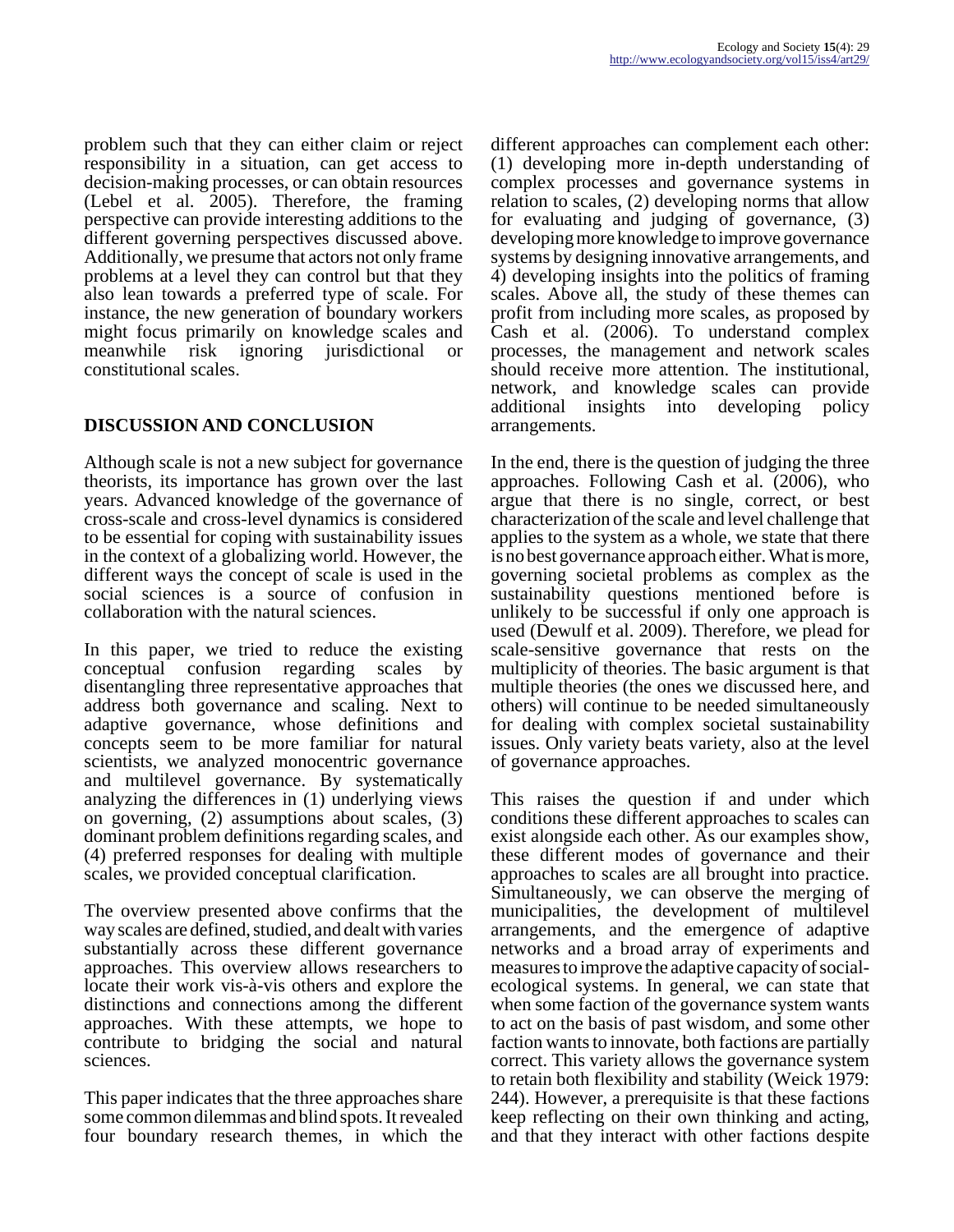their mutual tensions. With the conceptual clarification developed in this paper, we hope to contribute to reflective dialogues among both practitioners and scholars. In the end, a variety of scale-sensitive governing approaches is needed to cope with complex sustainability issues.

*Responses to this article can be read online at: [http://www](http://www.ecologyandsociety.org/vol15/iss4/art29/responses/).ecologyandsociety.org/vol15/iss4/art29/ responses/*

## **Acknowledgments:**

*This paper was written in the context of the IP/OP "Scaling and Governance" Research Program, which has been spearheaded by Wageningen University and Research Center (Wageningen UR), as part of its mission to contribute to solutions for the most pressing global environmental problems.*

## **LITERATURE CITED**

**Andersen, H.** 2008. The emerging Danish government reform–centralised decentralisation. *Urban Research & Practice* **1**:3–17.

**Andersson, K. P., and E. Ostrom**. 2008. Analyzing decentralized resource regimes from a polycentric perspective. *Policy Science* **41**:71–93.

**Berkes, F.** 2006. From community-based resource management to complex systems: the scale issue and marine commons. *Ecology and Society* **11** (1):45. [online] URL: [http://www.ecologyandsociety.](http://www.ecologyandsociety.org/vol11/iss1/art45/) [org/vol11/iss1/art45/](http://www.ecologyandsociety.org/vol11/iss1/art45/).

**Berkes, F., and C. Folke**. 1998. Linking social and ecological systems for resilience and sustainability. Pages 1–25 *in* F. Berkes and C. Folke, editors. *Linking social and ecological systems: management practices and social mechanisms for building resilience*. Cambridge University Press, New York, USA.

**Biermann, F.** 2007. 'Earth system governance' as a crosscutting theme of global change research. *Global Environmental Change* **17**:326–337.

**Bish, R. L.** 2001. *Local government amalgamations: discredited nineteenth century ideals alive in the twenty-first*. CD Howe Institute, Toronto, Ontario, Canada.

**Blatter, J.** 2003. Beyond hierarchies and networks: institutional logics and change in transboundary spaces. *Governance* **16**:503–526.

**Boonstra, J. J.**, editor. 2004. *Dynamics of organizational change and learning*. John Wiley & Sons Ltd., West Sussex, UK.

**Boyne, G. A.** 1995. Population-size and economies of scale in local government. *Policy and Politics* **3**:213–222.

**Brenner, N.** 2001. The limits to scale? Methodological reflections on scalar structuration. *Progress in Human Geography* **25**:591.

**Brondizio, E. S., E. Ostrom, and O. R. Young**. 2009. Connectivity and the governance of multilevel social-ecological systems: the role of social capital. *Annual Review of Environment and Resources* **34**:253–278.

**Cash, D. W., W. N. Adger, F. Berkes, P. Garden, L. Lebel, P. Olsson, L. Pritchard, and O. Young**. 2006. Scale and cross-scale dynamics: governance and information in a multilevel world. *Ecology and Society* **11**(2):8. [online] URL: [http://www.ecology](http://www.ecologyandsociety.org/vol11/iss2/art8/) [andsociety.org/vol11/iss2/art8/](http://www.ecologyandsociety.org/vol11/iss2/art8/).

**Cumming, G. S., D. H. M. Cumming, and C. L. Redman**. 2006. Scale mismatches in socialecological systems: causes, consequences, and solutions. *Ecology and Society* **11**(1):14. [online] URL: [http://www.ecologyandsociety.org/vol11/iss1/](http://www.ecologyandsociety.org/vol11/iss1/art14/) [art14/.](http://www.ecologyandsociety.org/vol11/iss1/art14/)

**Dahl, R. A., and E. R. Tufte**. 1973. *Size and democracy*. Stanford University Press, Stanford, California, USA.

**Delaney, D., and H. Leitner**. 1997. The political construction of scale. *Political Geography* **16**:93– 97.

**Denters, B.** 2002. Size and political trust: evidence from Denmark, the Netherlands, Norway, and the United Kingdom. *Environment and Planning C: Government and Policy* **20**:793–812.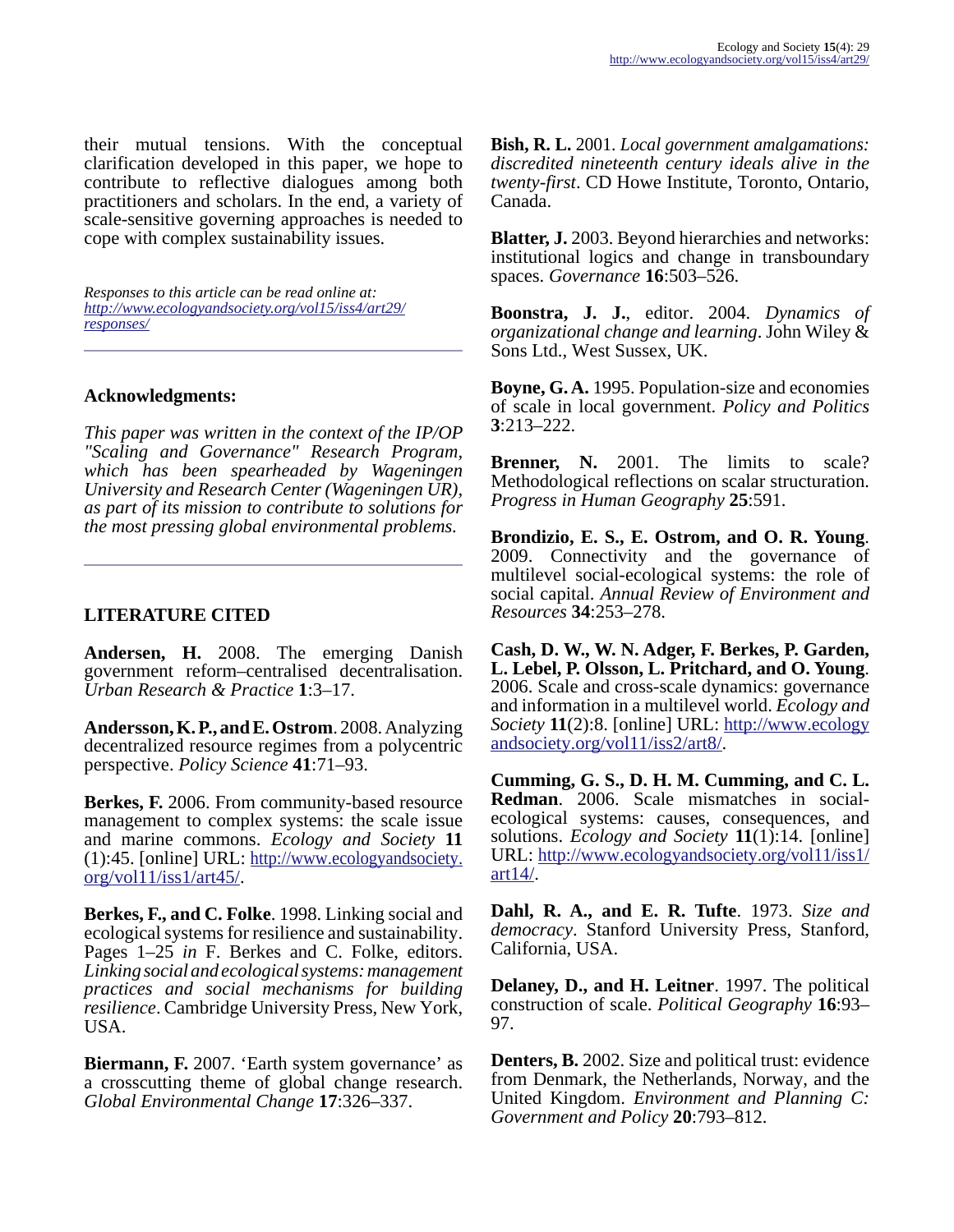**Dewulf, A., M. Mancero, G. Cárdenas, and D. Sucozhañay**. 2006. Hoe actoren complexe situaties kaderen en herkaderen: een gevalstudie het beheer van het Paute-rivierbekken [How actors frame and reframe complex situations: a case study of the management of the Paute River catchment]. *In* J. Hovelynck, S. de Weerdt, and A. Dewulf, editors. *Relationeel organiseren. Samen leren en werken in en tussen organisaties [Relational organizing. Learning and working together, in and between organizations]*. Lannoo Campus, Leuven, Belgium.

**Dewulf, A. R. P. J., C. J. A. M. Termeer, R. A. Werkman, G. E. Breeman, and K. J. Poppe**. 2009. Transition management for sustainability. Towards a multiple theory approach. *In* K. J. Poppe, C. J. A. M. Termeer, and M. A. Slingerland, editors. *Transitions towards sustainable agriculture and food chains in peri-urban area's*. Academic Publishers, Wageningen, Netherlands.

**Diamond, J., and J. Liddle**. 2005 *Management of regeneration: choices, challenges and dilemmas.* Routledge, London, UK.

**Dietz, T., E. Ostrom, and P. C. Stern**. 2003. The struggle to govern the commons. *Science* **302**:1907– 1912.

**Dollery, B., J. Byrnes, and L. Crasse**. 2007. *Economies of scale and population size in Australian local government structural reform*. Centre for Local Government, School of Economics, University of New England, Armidale, New South Wales, Australia.

**Duit, A., and V. Galaz**. 2008. Governance and complexity: emerging issues for governance theory. *Governance: An International Journal of Policy, Administration, and Institutions* **21**:311–335.

**Edelenbos, J.** 2005. Institutional implications of interactive governance: insights from Dutch practices. *Governance: An International Journal of Policy, Administration, and Institutions* **18**:111– 134.

**Feldman, M. S., and A. M. Khademian**. 2007. The role of the public manager in inclusion: creating communities of participation. *Governance: An International Journal of Policy, Administration, and Institutions* **20**:305–324.

**Fischer, F.** 2003. *Reframing public policy: discursive politics and deliberative practices*. Oxford University Press, Oxford, UK.

**Folke, C., T. Hahn, P. Olsson, and J. Norberg**. 2005. Adaptive governance of social-ecological systems. *Annual Review of Environment and Resources* **30**:441–473.

**Folke, C., L. Pritchard Jr., F. Berkes, J. Colding, and U. Svedin**. 2007. The problem of fit between ecosystems and institutions: ten years later. *Ecology and Society* **12**(1):30. [online] URL: [http://www.ec](http://www.ecologyandsociety.org/vol12/iss1/art30/) [ologyandsociety.org/vol12/iss1/art30/.](http://www.ecologyandsociety.org/vol12/iss1/art30/)

**Gibson, C. C., E. Ostrom, and T. K. Ahn**. 2000. The concept of scale and the human dimensions of global change: a survey. *Ecological Economics* **32**:217–239.

**Goldsmith, M., and L. Rose**. 2002. Size and democracy. *Environment and Planning C: Government and Policy* **20**:791–792.

**Gray, B.** 1989. *Collaborating. Finding common ground for multiparty problems*. Jossey-Bass, San Francisco, California, USA.

**Gunderson, L.** 1999. Resilience, flexibility and adaptive management – antidotes for spurious certitude? *Conservation Ecology* **3**(1):7. [online] URL:<http://www.consecol.org/vol3/iss1/art7/>.

**Gunderson, L. H., and C. S. Holling**. 2002. *Panarchy: understanding transformations in human and natural systems*. Island Press, Washington, D.C., USA.

**Gupta, J.** 2008. Global change: analyzing scale and scaling in environmental governance. Pages 225– 258 *in* O. Young, L. A. King, and H. Schroeder, editors. *Institutions and environmental change: principal findings, applications, and research frontiers*. MIT Press, Cambridge, Massachusetts, USA.

**Hahn, T., P. Olsson, C. Folke, and K. Johansson**. 2006. Trust-building, knowledge generation and organizational innovations: the role of a bridging organization for adaptive comanagement of a wetland landscape around Kristianstad, Sweden. *Human Ecology* **34**:573–592.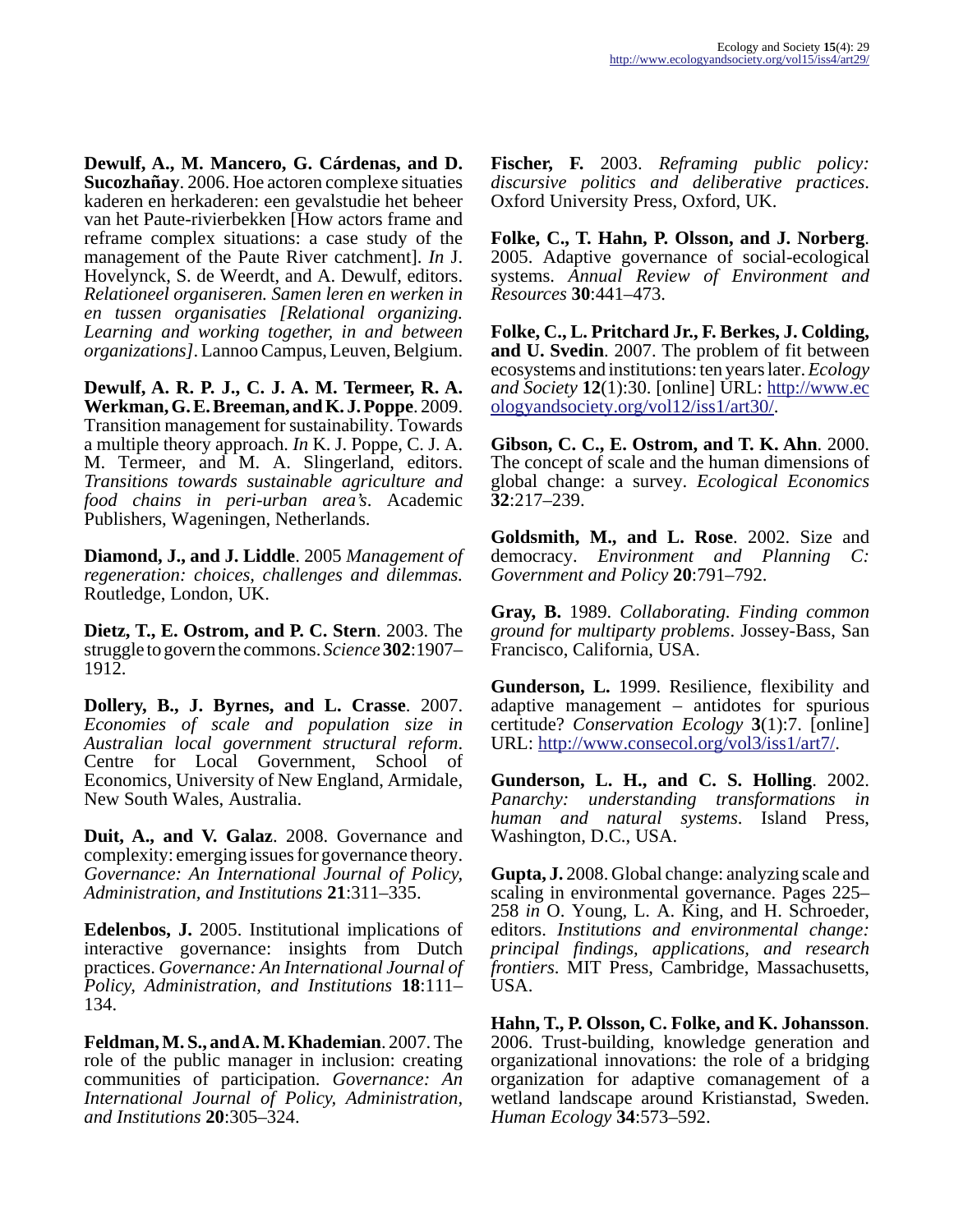**Hajer, M., and H. Wagenaar**, editors. 2003. *Deliberative policy analysis: understanding governance in the Network Society*. Cambridge University Press, Cambridge, UK.

**Hill, C. J., and L. E. Lynn**. 2004. Is hierarchical governance in decline? Evidence from empirical research. *Journal of Public Administration Research and Theory* **15**:173–195.

**Holling, C.** 1978. *Adaptive environmental assessment and management*. Wiley, London, UK.

**Hooghe, L., and G. Marks**. 2003. Unraveling the Central State, but how? Types of multilevel governance. *The American Political Science Review* **97**:233–243.

**Huitema, D., E. Mostert, W. Egas, S. Moellenkamp, C. Pahl-Wostl, and R. Yalcin**. 2009. Adaptive water governance: assessing the institutional prescriptions of adaptive (co-) management from a governance perspective and defining a research agenda. *Ecology and Society* **14** (1):26. [online] URL: [http://www.ecologyandsociety.](http://www.ecologyandsociety.org/vol14/iss1/art26/) [org/vol14/iss1/art26/](http://www.ecologyandsociety.org/vol14/iss1/art26/).

**Huxham, C., and S. Vangen**. 2000. Leadership in the shaping and implementation of collaboration agendas. *Academy of Management Journal* **43**:1159–1175.

**Jordan, A.** 2001. The European Union: an evolving system of multilevel governance...or government? *Policy & Politics* **29**:193–208.

**Kickert, W. J. M., E. H. Klijn, and J. F. M. Koppenjan**. 1997. *Managing complex networks: strategies for the public sector*. Sage, London, UK.

**Kjaer, A. M.** 2004. *Governance*. Polity Press, Malden, Massachusetts, USA.

**Kooiman, J.** 1993. *Modern governance: new government–society interactions*. Sage, London, UK.

**Kooiman, J.** 2003. *Governing as governance*. Sage, London, UK.

**Koppenjan, J., and E. H. Klijn**. 2004. *Managing uncertainties in networks: a network approach to problem solving and decision making*. Routledge, London, UK.

**Kraaykamp, G., M. Van Dam, and T. Toonen**. 2001. Institutional change and political participation: the effect of municipal amalgamation on local electoral turnout in the Netherlands. *Acta Politica* **36**:402–418.

**Kurtz, H. E.** 2003. Scale frames and counter-scale frames: constructing the problem of environmental injustice. *Political Geography* **22**:887–916.

**Larsen, C. A.** 2002. Municipal size and democracy: a critical analysis of the argument of proximity based on the case of Denmark. *Scandinavian Political Studies* **25**:317–332.

**Lebel, L., P. Garden, and M. Imamura**. 2005. The politics of scale, position, and place in the governance of water resources in the Mekong region. *Ecology and Society* **10**(2):18. [online] URL: [http://www.ecologyandsociety.org/vol10/iss2/](http://www.ecologyandsociety.org/vol10/iss2/art18/) [art18/.](http://www.ecologyandsociety.org/vol10/iss2/art18/)

**Loughlin, R. J., and B. G. Peters**. 1997. State traditions, administrative reform and regionalization. Pages 41–62 *in* M. Keating and R. J. Loughlin, editors. *The political economy of regionalism*. Cass, London, UK.

**Marks, G.** 1993. Structural policy and multilevel governance in the EC. Pages 391–411 *in* A. Cafruny and G. Rosenthal, editors. *The state of the European community*. Lynne Rienner, Boulder, Colorado, UK.

**Marks, G., and L. Hooghe**. 2004. Contrasting visions of multi-level governance. Pages 15–30 *in* I. Bache and M. Flinders, editors. *Multi-level governance*. Oxford University Press, Oxford, UK.

**Marston, S. A.** 2000. The social construction of scale. *Progress in Human Geography* **24**:219–242.

**McKay, R. B.** 2004. Reforming municipal services after amalgamation: the challenge of efficiency. *International Journal of Public Sector Management* **17**:24–47.

**Olsson, P., C. Folke, V. Galaz, T. Hahn, and L. Schultz**. 2007. Enhancing the fit through adaptive co-management: creating and maintaining bridging functions for matching scales in the Kristianstads Vattenrike Biosphere Reserve, Sweden. *Ecology and Society* **12**(1):28. [online] URL: [http://www.ec](http://www.ecologyandsociety.org/vol12/iss1/art28/) [ologyandsociety.org/vol12/iss1/art28/.](http://www.ecologyandsociety.org/vol12/iss1/art28/)